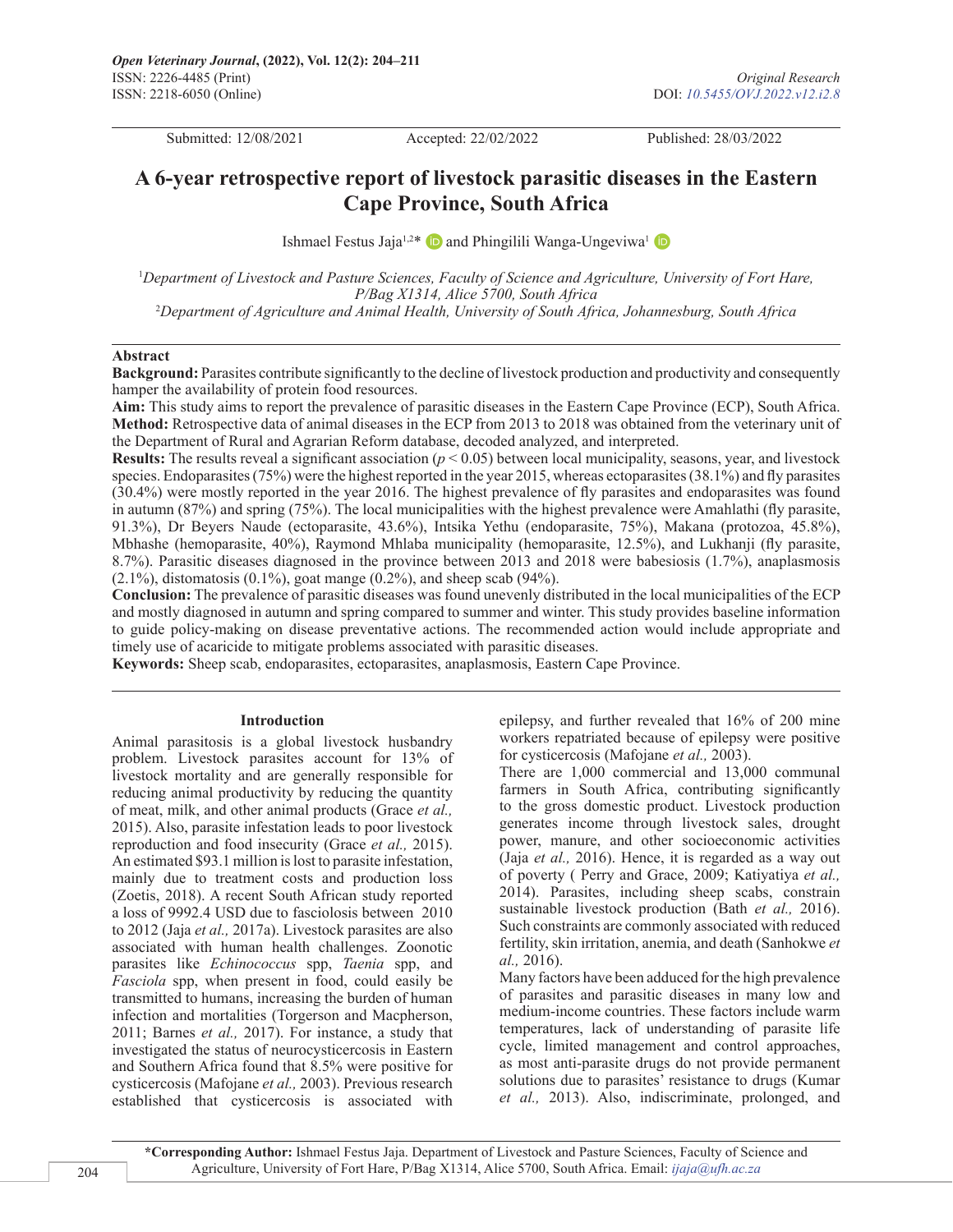unwarranted use of acaricidal products/medicines enhances parasites' resistance to drugs (Maphosa and Masika, 2010).

Aside from ticks, in South Africa, farmers' knowledge and ability to manage parasites are very limited. Endoparasites particularly are not perceived as problematic even though animal health authorities responsible for disease management in the region claim the existence of those parasites (Simela, 2012). Ticks are the most reported parasites due to their cosmopolitan nature and ability to cause diverse diseases. Seasonal temperature changes are known to optimize annual tick activity patterns and rapidly influence tick-borne diseases' dynamics (Hancock *et al.,* 2011).

Tick infestations are a growing concern, mainly because of climate change, farming economics, and ecological biodiversity management, which drive changes in their epidemiology and geographical distribution (Taylor, 2012). Hence, communal and resource-poor farmers pay more attention to ticks' control and underestimate other parasites such as nematodes, trematodes, flies, and protozoa. To the best of our knowledge, there is little research on the epidemiology and prevalence of parasitic diseases in the study area. Hence, this study aimed to determine the prevalence of parasitic diseases in the Eastern Cape Province (ECP), South Africa.

# **Materials and Methods**

### *Study area*

The study was conducted in ECP, South Africa. ECP is one of the nine provinces of South Africa, located in the southern region of the country. The northern part of the province opens to Free State and Lesotho, northeastern part to KwaZulu Natal, south and southeastern part to the Indian Ocean, and western and northern to the Westside. ECP occupies 13.9% of South African land with an estimated population density of 41 persons per square kilometer (Jaja *et al.,* 2016). Eastern Cape's geographic location is 32.2968°S, 26.4194°E and lies 3,019 m above sea level. Major vegetation type in the ECP is Valley thicket and Karoo vegetation, alpine grassland, and subtropical coastal flora (Jaja *et al.,* 2017b). The weather is divided into spring (hot–dry) (August–October), summer (hot–wet) (November– January), winter (cool–dry) (May–July), and autumn (post-rainy) (February–April) seasons (Nantapo and Muchenje, 2013). An average of 1152 mm of annual rainfall is mostly received in the summer season, while the average temperature is 17.8°C.

# *Description of data*

Data of diagnosed parasitic disease cases from 2013 to 2018 was obtained from the Department of Rural and Agrarian Reform (DrDAR), Veterinary Service Unit, in Bhisho in ECP. The data was initially compiled by state veterinary clinics in the province and sent to the provincial veterinary office in Bhisho. All diseases were diagnosed by state veterinarians using regional and national veterinary laboratories. Confirmed cases

were transmitted every month to the Veterinary Service Unit in the DrDAR. The captured variables include the type of livestock species (bovine, caprine, and ovine), diseases diagnosed, time of diagnosis, location where diagnoses occurred, and GPS coordinates. The data was then entered into Microsoft Excel and sorted in a variable form such as local municipality, season, year of diagnosis, causative agent, livestock species, and disease diagnosis. Each disease diagnosed was classified as an endoparasite, ectoparasite, fly parasites, hemoparasite, and protozoa to form causative agent variables. The seasons were derived by the month of disease diagnosis. Summer was taken as (November– January), autumn (February–April), winter (May–July), and spring (August–October) (Nantapo and Muchenje, 2013). Areas of diseases diagnosed such as farms, veterinary clinics, and veterinary laboratories were identified and classified according to their respective local municipality. The agroecological zones/natural zones (Table 1) of ECP such as for local municipality, temperature, rainfall, and altitude were generated from Google search engine and modified from the existing literature (Zvinorova *et al.,* 2016).

# *Statistical analysis*

IBM® Statistical Package for the Social Sciences version 24.0 was used to performed descriptive statistics to determine the prevalence. Chi-square test was used to estimate the association between the local municipality, causative agent, season, and disease livestock species and their interaction with the prevalence of parasite disease. The hypothesis was tested at 95% confidence interval.  $p \le 0.05$  was taken as statistically significant. *Ethical approval*

The study was conducted under the permit granted by the University of Fort Hare Research and Ethics Committee with ethical clearance certificate number: JAJ011SPHI01.

### **Results**

In 2015, the highest reported disease was due to endoparasites (75%), followed by ectoparasites (38.1%) and protozoa (30.1%). In 2016, fly parasite (30.4%) was the highest etiologic agent of disease (Fig. 1). In autumn, fly parasites (87%), ectoparasites (58%), hemoparasites (45%), and protozoa (32.5%) were the most reported parasitic problems. On the other hand, endoparasites (75%) were the most reported in spring (Fig. 2). In Figure 3, the following municipalities had the highest proportion of parasitic disease: Amahlathi (fly parasite, 91.3%), Dr. Beyers Naude (ectoparasite, 43.6%), Intsika Yethu (endoparasite, 75%), Makana (protozoa, 45.8%), Mbhashe (hemoparasite, 40%), Raymond Mhlaba (hemoparasite, 12.5%), and Lukhanji (fly parasite, 8.7%). The results revealed high associations  $(p < 0.05)$  between local municipality, season, year of diagnosis, disease diagnosed, and livestock species. Parasites and parasitic diseases mostly diagnosed in ECP from 2013 to 2018 were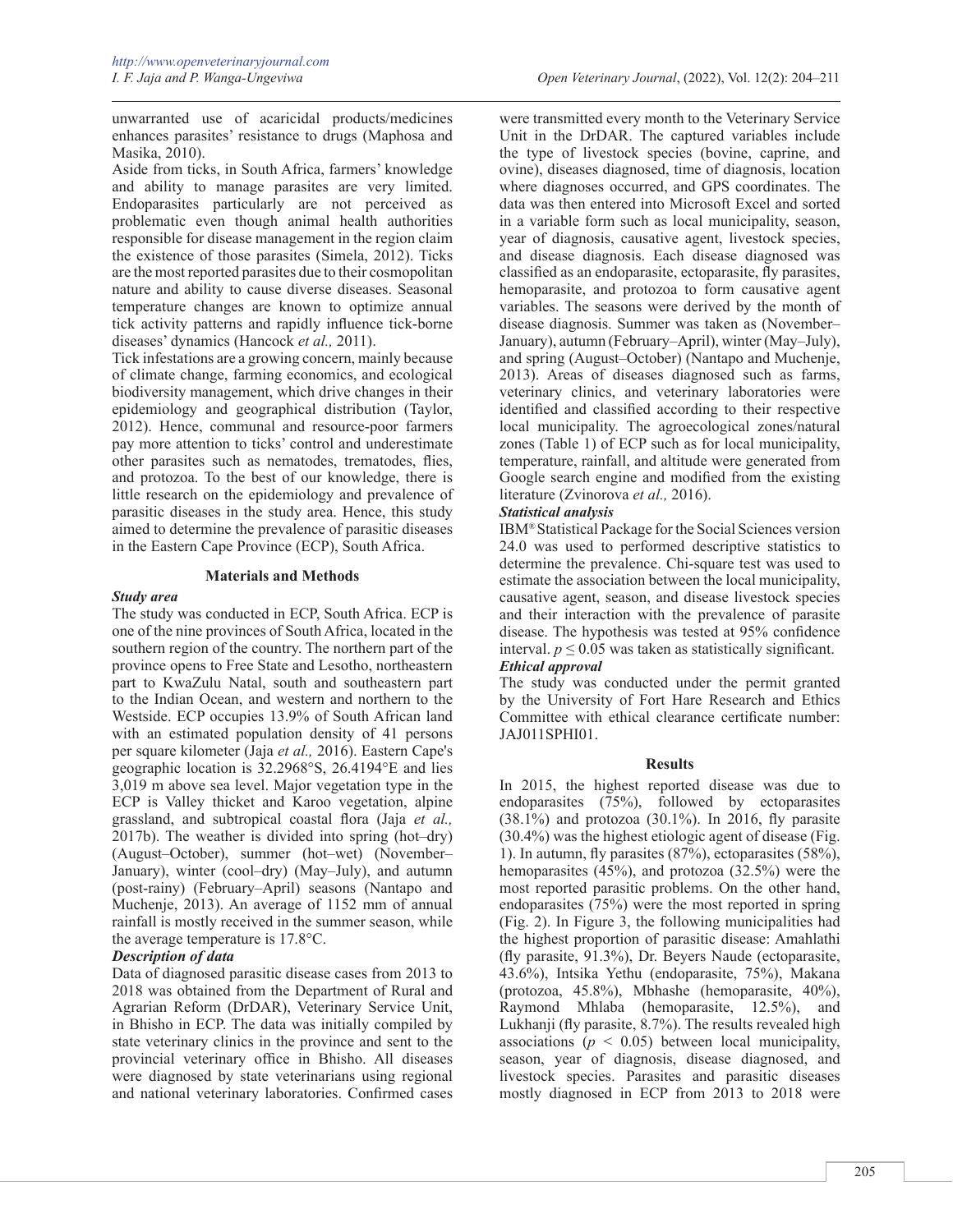| <b>NR</b>    | <b>Local municipality</b> | Rainfall $(mmvr1)$       | Temperature $(^{\circ}C)$ | Altitude (m) |
|--------------|---------------------------|--------------------------|---------------------------|--------------|
| I            | Amahlathi                 | >700                     | 27                        | 2,400        |
| $\mathbf{I}$ | <b>Buffalo City</b>       | >700                     | 18                        | 850          |
| Ш            | Dr Beyers Naude           | 400                      | 20                        | 1,200        |
| IV           | Elundini                  | > 800                    | $\overline{\phantom{a}}$  | 1,276        |
| $\mathbf{V}$ | Intsika Yethu             | >200                     | 24                        | 1,020        |
| <b>VI</b>    | Inxuba Yethemba           | >200                     | 20                        | 1,000        |
| <b>VII</b>   | Lukhanji                  | >200                     | 25                        | 1,070        |
| <b>VIII</b>  | Makana                    | 680                      | 18                        | 2,370        |
| IX           | <b>M</b> bhashe           | >1000                    | 27                        | 2,400        |
| X            | Mnquma                    | >600                     | 27                        | 1,210        |
| XI           | Nelson Mandela Bay        | >400                     | 17                        | 46           |
| XII          | Raymond Mhlaba            | $\overline{\phantom{a}}$ | -                         | 2,400        |
| XIII         | Sakhisizwe                | >200                     | 23                        | 2,700        |

**Table 1.** Agroecological zones/natural regions (NR) of the Eastern Cape.

Modified from Zvinorova *et al.* (2016).



**Fig. 1.** Yearly prevalence rate of parasites from 2013 to 2018.

anaplasmosis (1.7%), babesiosis (2.1%), sheep scab  $(94\%)$ , Goat mange  $(0.2\%)$ , and distomatosis  $(0.1\%)$ (Tables 2–4).

### **Discussion**

Livestock parasites are common worldwide; the disease burden due to parasites is worse in developing countries (Torgerson and Macpherson, 2011). Financial losses due to weight loss, poor feed utilization, general unthriftiness, and loss of reproduction have been reported (Kumar *et al.,* 2013). In this study, endoparasites were the most reported livestock parasites in Intsika Yethu (75%) and Mbhashe (25%) municipalities. The autumn season (87%) also had the highest prevalence of endoparasites in the 2013– 2018 period. The current study's high prevalence of parasites contradicts Colombian research, where 56.5% of endoparasites was reported (Pinilla León *et al.,* 2019). The reason for these differences might be due to ecological discrepancies in the study geographic areas, poor animal husbandry, lack of understanding of parasite life cycle by farmers, and a general weak primary animal health and herd health programs. A further contributing factor could be the acute shortage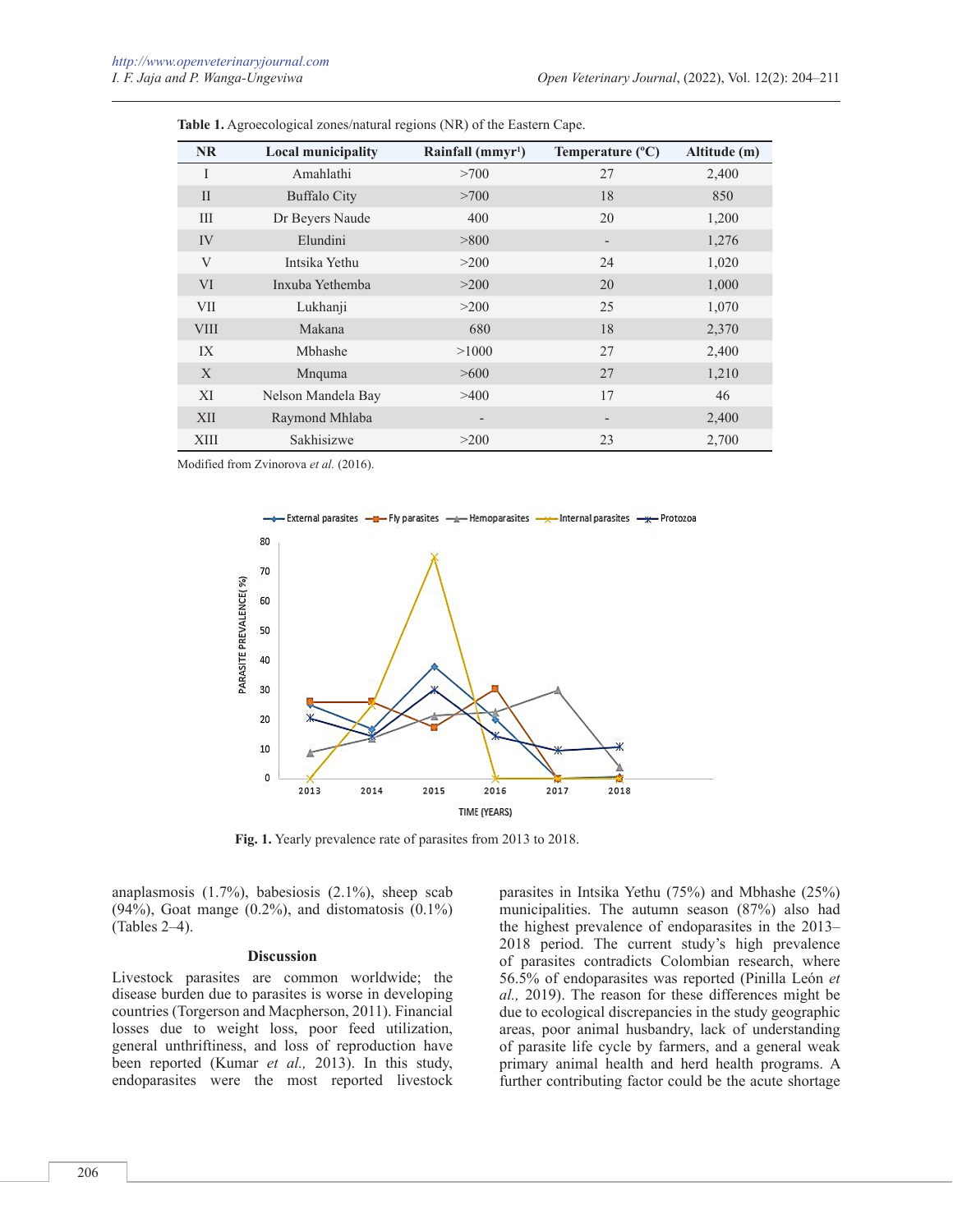

**Fig. 2.** Average seasonal prevalence of parasitic diseases from 2013 to 2018.



**Fig. 3.** Prevalence rate of parasitic diseases in the local municipalities in the Eastern Cape from 2013 to 2018.

of veterinarians in ECP, warranting limited access points for veterinary and extension services across the province (Jaja *et al.,* 2017a). Apart from the unavailability of government established veterinary clinics in most communities, most farmers are ignorant of the need for veterinary health management for their livestock (Onuekwusi, 2014).

Insects such as horn flies, face flies, horseflies, cattle grubs, lice, ticks, and mites are the major ectoparasites that cause obvious discomfort to livestock (Kaufman, 2018). Such discomfort often leads to weight loss, production losses, due to irritation (tick worries) that keep infested animals off feed, immune suppression, disease, and mortality. The present study found the prevalence of ectoparasites scattered and distributed in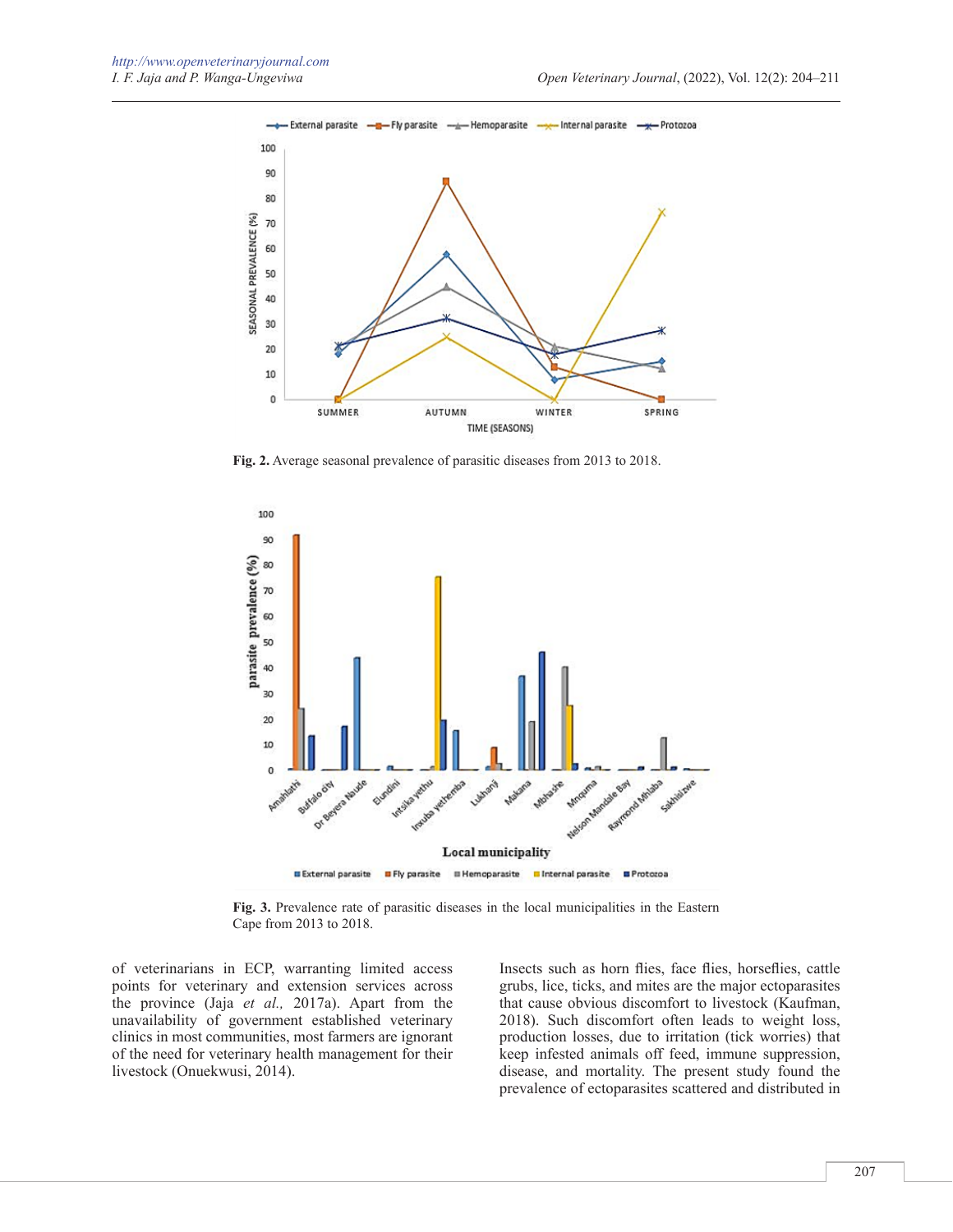**Table 2.** Seasonal prevalence and distribution of diagnosed parasitic diseases in the Eastern Cape Province, South Africa, from 2013 to 2018.

| <b>Disease</b> | <b>Disease</b>            | Season %       |             |              |            |  |
|----------------|---------------------------|----------------|-------------|--------------|------------|--|
| classification |                           | summer         | autumn      | winter       | Spring     |  |
| HP             | Anaplasmosis              | 17(21.3)       | 36(45)      | 17(21.3)     | 10(12.5)   |  |
| <b>PP</b>      | <b>Babesiosis</b>         | 15(24.2)       | 25(40.3)    | 15(24.2)     | 7(11.3)    |  |
| <b>FP</b>      | Crhysomia bezziana        | $\overline{0}$ | 18(85.7)    | 3(14.3)      | $\theta$   |  |
| PP             | Coccidiosis               | 3(14.3)        | 2(9.5)      | $\theta$     | 16(76.2)   |  |
| <b>FP</b>      | Cochliomia<br>hominivorax | $\theta$       | 2(100)      | $\mathbf{0}$ | $\theta$   |  |
| IP             | Distomatosis              | $\theta$       | 1(25)       | $\theta$     | 3(75)      |  |
| EP             | Goat mange                | 3(33.3)        | $\theta$    | $\mathbf{0}$ | 6(66.7)    |  |
| EP             | Sheep scab                | 656(18.5)      | 2067(58.2)  | 258(8)       | 544 (15.3) |  |
| <b>Total</b>   |                           | 694(18.5)      | 2151 (73.3) | 293(7.8)     | 586 (15.6) |  |

DO: Disease occurrence; HP: hemoparasite; PP: Protozoa parasite; FP: fly parasite; IP: endoparasite; EP: ectoparasite. Disease variables were compared within seasons.  $X^2 = 147.591$ , *p*-value = 0.001.

| Table 3. Percentage distribution of parasitic diseases in various local municipalities in the Eastern Cape from 2013 to 2018. |  |  |  |
|-------------------------------------------------------------------------------------------------------------------------------|--|--|--|
|-------------------------------------------------------------------------------------------------------------------------------|--|--|--|

| Local               | Livestock | <b>Causative agents</b>  |                              |                              |                          |                          |                    |                          |
|---------------------|-----------|--------------------------|------------------------------|------------------------------|--------------------------|--------------------------|--------------------|--------------------------|
| <b>Municipality</b> | species   | EP%                      | FP%                          | HP%                          | $IP\%$                   | $P\%$                    | <b>Total count</b> | $P$ -value               |
| Amahlathi           | Bovine    | $\Delta \sim 10^4$       | 21(41.2)                     | 19(37.3)                     | $\overline{\phantom{a}}$ | 11(21.6)                 | 51(1.4)            | 0.001                    |
|                     | Ovine     | 8(100)                   | $\overline{\phantom{m}}$     | $\qquad \qquad -$            | $\overline{\phantom{a}}$ |                          | 9(100)             | 0.001                    |
|                     | Caprine   | 9(100)                   | $\overline{\phantom{a}}$     |                              | $\overline{\phantom{a}}$ | $\overline{\phantom{0}}$ | 9(0.2)             | 0.001                    |
| Buffalo city        | Ovine     | $\overline{\phantom{a}}$ | $\overline{\phantom{m}}$     | $\overline{\phantom{0}}$     | $\overline{\phantom{a}}$ | 14(100)                  | 14(0.4)            | $\blacksquare$           |
| Dr Beyers<br>Naude  | Ovine     | 1554(100)                | $\overline{\phantom{m}}$     | $\overline{\phantom{a}}$     | $\overline{\phantom{a}}$ | $\overline{\phantom{a}}$ | 1554(41.5)         | $\overline{\phantom{a}}$ |
| Elundini            | Ovine     | 49(100)                  | $\overline{\phantom{m}}$     | $\overline{\phantom{a}}$     | $\overline{\phantom{a}}$ | -                        | 49(1.3)            |                          |
| Intsika yethu       | Bovine    | $\overline{\phantom{a}}$ | $\overline{\phantom{m}}$     | 1(100)                       | $\overline{\phantom{a}}$ | $\overline{\phantom{a}}$ | 1(.0.02)           | $\overline{\phantom{a}}$ |
|                     | Ovine     | 3(13.6)                  | $\overline{\phantom{0}}$     | $\blacksquare$               | 3(13.6)                  | 16(72.7)                 | 22(0.6)            | $\overline{\phantom{a}}$ |
| Inxuba<br>vethemba  | Ovine     | 544(100)                 | $\overline{\phantom{0}}$     |                              |                          |                          | 544(14.5)          | 0.001                    |
| Lukhanji            | Bovine    | $\overline{\phantom{a}}$ | $\overline{\phantom{a}}$     | 2(100)                       | $\overline{\phantom{a}}$ | $\overline{\phantom{a}}$ | 2(0.1)             | 0.001                    |
|                     | Ovine     | 45(100)                  | $\qquad \qquad \blacksquare$ | $\overline{\phantom{a}}$     | $\overline{\phantom{a}}$ |                          | 45(1.2)            | 0.001                    |
| Makana              | Bovine    | $\overline{\phantom{a}}$ | $\overline{\phantom{0}}$     | 15(28.3)                     | $\overline{\phantom{a}}$ | 38(71.7)                 | 53(1.4)            | 0.001                    |
|                     | Ovine     | 1300(100)                | -                            | $\frac{1}{2}$                | $\frac{1}{2}$            | $\overline{\phantom{a}}$ | 1300(34.7)         | 0.001                    |
| Mbhashe             | Bovine    | $\overline{\phantom{a}}$ | $\overline{\phantom{a}}$     | 32(94.1)                     | $\blacksquare$           | 2(5.9)                   | 34(0.9)            | 0.001                    |
|                     | Ovine     | 2(66.7)                  | $\overline{\phantom{m}}$     | $\overline{\phantom{a}}$     | 1(33.3)                  | $\overline{\phantom{a}}$ | 3(0.1)             | 0.001                    |
| Mnquma              | Bovine    | $\overline{\phantom{a}}$ | $\overline{\phantom{0}}$     | $\qquad \qquad \blacksquare$ | $\frac{1}{2}$            | 1(100)                   | 1(0.02)            | 0.001                    |
|                     | Ovine     | 26(100)                  | $\overline{\phantom{m}}$     | $\overline{\phantom{a}}$     | $\overline{\phantom{a}}$ | $\blacksquare$           | 26(0.7)            | 0.001                    |
| Nelson              | Bovine    | $\overline{\phantom{a}}$ | $\overline{\phantom{m}}$     | $\overline{\phantom{a}}$     | $\overline{\phantom{a}}$ | 1(100)                   | 1(0.02)            | 0.157                    |
| Mandela Bay         | Ovine     | 1(100)                   | $\overline{\phantom{a}}$     | $\overline{\phantom{a}}$     | $\overline{\phantom{a}}$ | $\overline{\phantom{a}}$ | 1(0.02)            | 0.157                    |
| Raymond             | Bovine    | $\overline{\phantom{a}}$ | $\qquad \qquad \blacksquare$ | $\overline{\phantom{0}}$     | $\overline{\phantom{a}}$ | 1(100)                   | 1(0.02)            | 0.001                    |
| Mhlaba              | Ovine     | 2(16.7)                  | $\overline{\phantom{a}}$     | 10(83.3)                     | $\overline{\phantom{a}}$ | $\overline{\phantom{a}}$ | 12(0.3)            | 0.001                    |
| Sakhisizwe          | Ovine     | 18(100)                  | $\overline{\phantom{0}}$     | $\overline{\phantom{a}}$     | $\overline{\phantom{a}}$ | $\overline{\phantom{a}}$ | 18(0.5)            | 0.001                    |

HP: hemoparasite; EP: ectoparasite; FP: fly parasite; IP: endoparasite; P: protozoa parasite. *p*-value >0.05 is significant.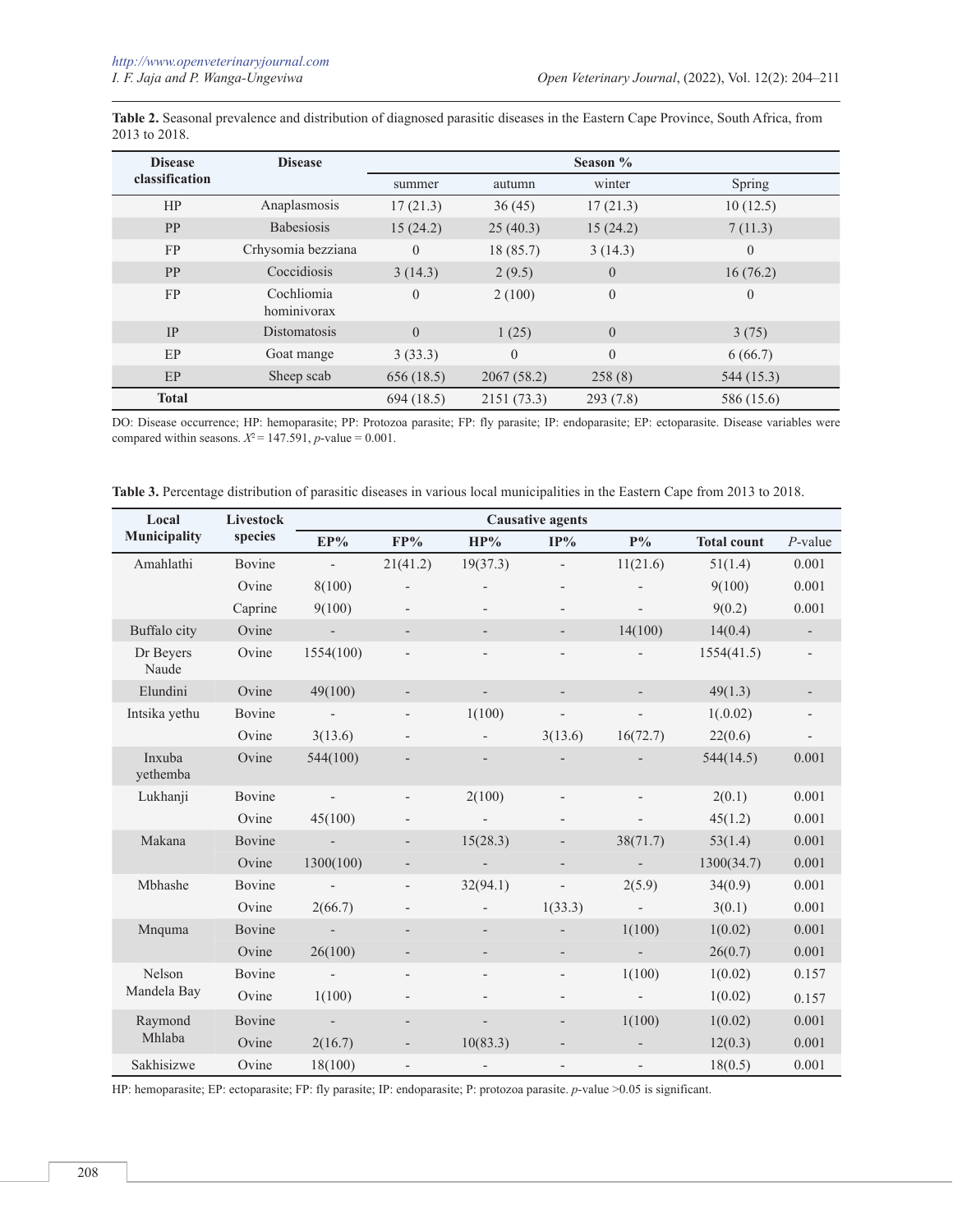| <b>Season</b> | Livestock<br>species | <b>Causative agents</b> |          |          |        |          |              |            |
|---------------|----------------------|-------------------------|----------|----------|--------|----------|--------------|------------|
|               |                      | EP%                     | FP%      | HP%      | $IP\%$ | $P\%$    | <b>Total</b> | $p$ -value |
| Summer        | Bovine               | 0(0)                    | 0(0)     | 17(48.6) | 0(0)   | 18(51.4) | 35(0.9)      | 0.001      |
|               | Ovine                | 656 (100)               | 0(0)     | 0(0)     | 0(0)   | 0(0)     | 656 (17.5)   | 0.001      |
|               | Caprine              | 3(100)                  | 0(0)     | 0(0)     | 0(0)   | 0(0)     | 3(0.1)       | 0.001      |
| Autumn        | Bovine               | 0(0)                    | 18(22.2) | 36(44.4) | 0(0)   | 27(33.3) | 81(2.2)      | 0.001      |
|               | Ovine                | 2,067(100)              | 0(0)     | 0(0)     | 0(0)   | 0(0)     | 2,067(55.1)  | 0.001      |
|               | Caprine              | 0(0)                    | 2(100)   | 0(0)     | 0(0)   | 0(0)     | 2(0.1)       | 0.001      |
| Winter        | Bovine               | 0(0)                    | 3(8.6)   | 17(48.6) | 0(0)   | 15(42.9) | 35(0.9)      | 0.001      |
|               | Ovine                | 285 (100)               | 0(0)     | 0(0)     | 0(0)   | 0(0)     | 285(7.6)     | 0.001      |
| Spring        | Bovine               | 0(0)                    | 0(0)     | 0(0)     | 0(0)   | 7(100)   | 7(0.9)       | 0.001      |
|               | Ovine                | 544 (94.9)              | 0(0)     | 10(1.7)  | 3(0.5) | 16(2.8)  | 573 (15.3)   | 0.001      |
|               | Caprine              | 6(100)                  | 0(0)     | 0(0)     | 0(0)   | 0(0)     | 6(0.2)       | 0.001      |

**Table 4.** Seasonal distribution of parasitic diseases from 2013 to 2018.

HP: hemoparasite; EP: ectoparasite; FP: fly parasite; IP: endoparasite; P: protozoa parasite. *p*-value >0.05 is significant.

various parts of the province. The municipalities with the highest prevalence were Dr Beyers Naude (43.6%), Inxuba Yethemba (15.3%), and Makana (36.5%). The results in the current study were higher than a study investigating the prevalence of ectoparasites infestation in Bench Maji zone, southwest Ethiopia. The Ethiopian study reported an overall prevalence of 27.3% (Shiferaw and Onu, 2013). The high infestation rates might be attributed to favorable climatic conditions in some parts of the province. Also, malnutrition occasioned by the ongoing drought in the Province is a contributory factor. Farmer's lack of knowledge about the effects of ectoparasites and the inadequate animal health services such as dipping and head health programs are other factors promoting the high levels of parasitism seen in the study area.

 Fly parasites were reported high in the autumn season in Amahlathi and Lukhanji local municipalities. These findings concurred with the report in the study investigating prevalence and distribution of tsetse fly in Nigeria. These studies revealed that fly parasites are more prevalent in areas where the same fly parasites had earlier been eradicated (Oluwafemi, 2012). They show monthly changes in abundance throughout the year and peak in July, one season before the onset of the autumn season (Oluwafemi, 2012). The high prevalence in these regions in ECP could be due to seasonal factors such as altitude and temperature. Also, changing weather patterns, climate variability, and animal movements could shift some parasites and diseases into higher elevations (Scasta, 2015).

Although the proportion of protozoa parasites in this study was low, protozoan parasites are a significant cause of abortion and infertility in domestic ruminants resulting in considerable economic losses (Kaltungo and Musa, 2013). Hastutiek *et al.* (2019) studied protozoa parasites prevalence in low and upland regions and found the highest prevalence (88.23%) in the higher regions. The relatively very low prevalence of protozoa parasites observed in this study could probably be because animals that recovered from some protozoa parasitic diseases might become immune to reinfection (Kaltungo and Musa, 2013).

In the present study, the leading hemoparasitic infections were anaplasmosis and babesiosis. Cattle and goats are the most susceptible to hemoparasites, and these parasites cause severe clinical diseases and production losses (Weny *et al.,* 2017). Hemoparasites in the present study were low and widely distributed in many local municipalities and were highest in the autumn season. The low prevalence of hemoparasites in this study is similar to the study conducted in Nigeria investigating the prevalence of hemoparasites in livestock. The Nigerian study recorded a regional prevalence of 38% and a summer prevalence of 64% (Onuekwusi, 2014). The relatively low prevalence of hemoparasitic diseases might be due to underreporting. Also, goats in the study area browse invasive plant species such as *Acacia karoo*. These plants have been proven as potent anthelminthic agents (Sanhokwe *et al.,* 2016). Communal farmers lack financial resources to cover the veterinary cost (Jaja *et al.,* 2017a). Hence, they make use of ethnoveterinary sources for the management of livestock parasites.

In the current study, the prevalence of goat mange was 0.2%. This is in contrast with the findings recorded in the East Harerghe zone (3.4%), Eastern Ethiopia. Mange is a zoonotic parasitic disease caused by mites, which are obligate parasites that affect all warm-blooded animals and man (Anyogu, 2020). It is transmitted through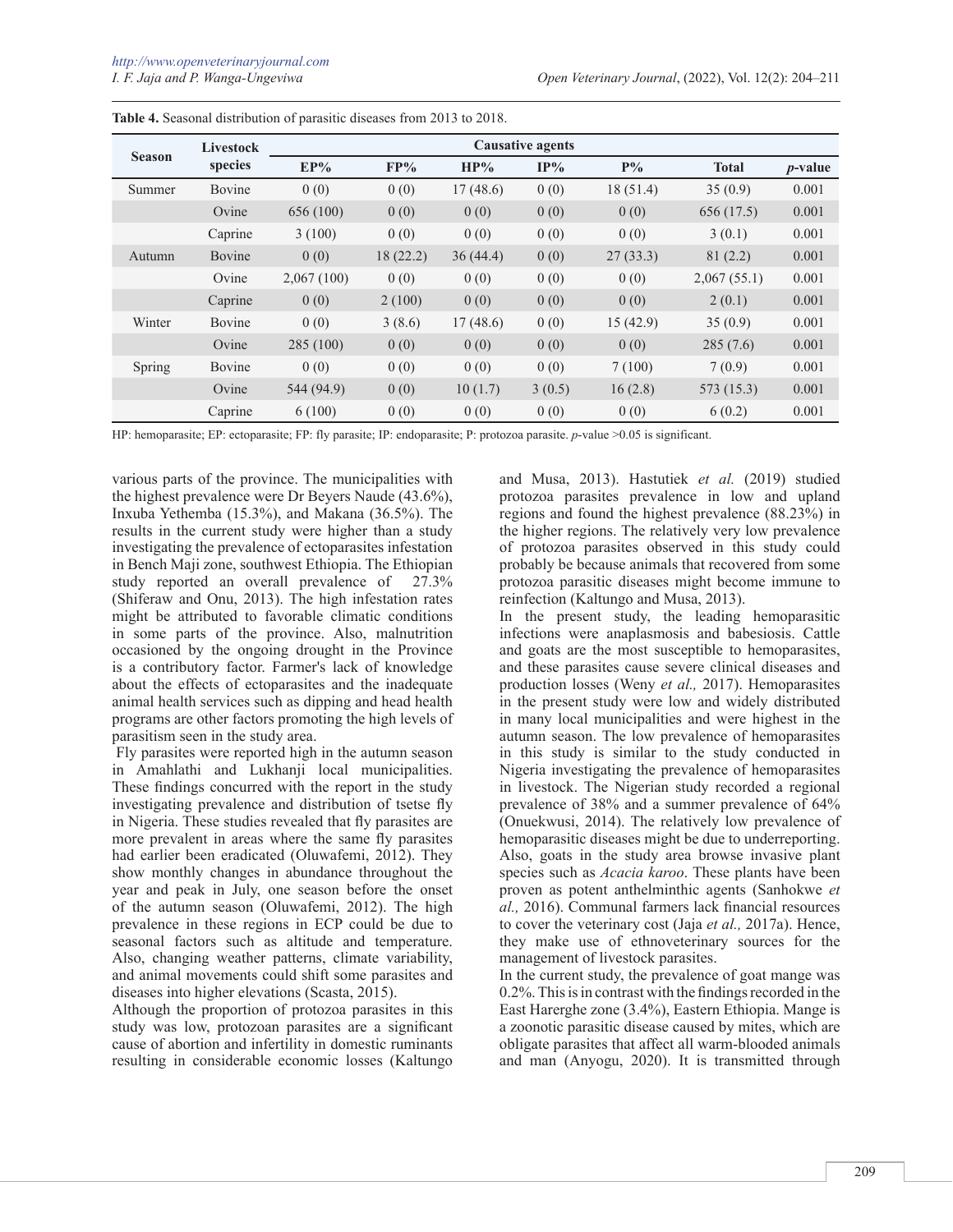contact with affected animals and or contaminated materials (Zoetis, 2018). Three genera that affect small ruminants include *Sarcoptes*, *Psoroptes*, and *Demodex*. Parasite activities in the host's skin elicit intense pruritus, which causes a wide range of complications such as mechanical injury from scratching, irritation, dermatitis, and abscess formation due to secondary bacterial infection, weight loss, lameness, anemia, and death in severe cases (Nyangiwe and Horak, 2007). The mange disease is generally seen in animals that are in poor conditions in the pre-summer and summers season (Mana, 2018).

Sheep scab is one of the oldest known skin diseases of sheep, and it is caused by either of the mange mites *Psoroptes ovis* or *Sarcoptes scabiei*. It is a serious animal welfare condition as parasite activities lead to allergic dermatitis through fecal deposition on the animal's skin (Dunn *et al.,* 2016). In the present study, sheep scab prevalence rate was 94.5%. This result tallies with a Brazilian study where 66.6%–100% mean intensity of *Psoroptes ovis* infestation in goats was reported (Amorim *et al.,* 2015). On the contrary, a survey of ectoparasites of goats in the UK only found seven mite and lice infections (Cornall and Wall, 2015). Sheep scab is a controlled disease in terms of the South African Animal Diseases Act of 1984. However, sheepkeeping farmers in the ECP do not fully comply with government regulation on early disease reporting. Sheep scab can only be effectively controlled if all farmers make an effort to obey the law and report incidences timeously.

# **Conclusion**

This study found the prevalence of parasitic diseases significantly high in autumn and spring than in summer and winter. Amahlathi, Dr. Beyers Naude, Intsika Yethu, Makana, Mbhashe, and Mhlaba municipalities recorded the highest prevalence of fly parasite, ectoparasite, endoparasite, protozoa disease, and hemoparasitic disease, respectively. On the other hand, Raymond Mhlaba, Lukhanji, Ulundi, Mnquma, Nelson Mandela Bay, and Sakhisizwe municipalities recorded a very low prevalence of parasitic disease. The highest prevalence was reported in 2015 for endoparasites but lowest in 2013, 2016, 2017, and 2018. Parasites are a significant cause of disease and livestock production loss*,* frequently causing consequential economic loss and affecting animal welfare. Regular and proper use of insecticides, dewormers, and acaricides to control the parasites in ECP is highly recommended an effective preventive or control measures to tame the tides of high parasitic disease prevalence during season active activity. Farmers should be adequately trained on the effective management of animal parasites, acaricides, and veterinary medicines for chemoprophylaxis. Furthermore, strict implementation/enforcement of the South African Animal Disease Act or provision of

incentives to farmers who report sheep scabies help to improve the disease reporting system in the study area. *Conflict of interest*

The authors declare that there is no conflict of interest.

### **References**

- Amorim, M.G.R. de, Azevedo, S.S. and Riet-Correa, F. 2015. Seasonal prevalence and mean intensity of *Psoroptes ovis* infestation in goats in the Brazilian semiarid region. Rev. Bras. Parasitol. Veterinária 24, 59–65; doi:10.1590/S1984-29612014094.
- Anyogu, D.C. 2018. Diagnosis of mange in West African Dwarf ( WAD ) and Red Sokoto (RS) goats. Int. J. Infect. Dis. 73S, 314; doi:10.1016/j. ijid.2018.04.4128.
- Barnes, A.N., Davaasuren, A., Baasandagva, U. and Gray, G.C. 2017. A systematic review of zoonotic enteric parasitic diseases among nomadic and pastoral people. PLoS One 12, 1–22; doi:10.1371/ journal.pone.0188809.
- Bath, G.F., Penrith, M.-L. and Leask, R. 2016. A questionnaire survey on diseases and problems affecting sheep and goats in communal farming regions of the Eastern Cape province, South Africa. J. S. Afr. Vet. Assoc. 87, 10; doi:10.4102/jsava. v87i1.1348.
- Cornall, K. and Wall, R. 2015. externas of goats in the UK. Vet. Parasitol. 207, 176–179; doi:10.1016/J. VETPAR.2014.11.005
- Dunn, J.A., Prickett, J.C., Collins, D.A. and Weaver, R.J. 2016. Primary screen for potential sheep scab control agents. Vet. Parasitol. 224, 68–76; doi:10.1016/j.vetpar.2016.05.019
- Grace, D., Songe, M. and Knight-jones, T. 2015. Impact of Neglected Diseases on Animal Productivity and Public Health in Africa, Africa-OIE Regional Commission. Nairobi. Available via https:// cgspace.cgiar.org/handle/10568/56836 (Accessed 05 June 2020).
- Hancock, P.A., Brackley, R. and Palmer, S.C.F. 2011. Modelling the effect of temperature variation on the seasonal dynamics of Ixodes ricinus tick populations. Int. J. Parasitol. 41, 513–522; doi:10.1016/j.ijpara.2010.12.012.
- Hastutiek, P., Yuniarti, W.M., Djaeri, M., Lastuti, N.D.R., Suprihati, E. and Suwanti, L.T. 2019. Prevalence and diversity of gastrointestinal protozoa in Madura cattle at Bangkalan Regency, East Java, Indonesia. Vet. World 12, 198–204; doi:10.14202/vetworld.2019.198-204.
- Jaja, I.F., Mushonga, B., Green, E. and Muchenje, V. 2017a. Financial loss estimation of bovine fasciolosis in slaughtered cattle in South Africa. Parasite Epidemiol. Control 2, 27–34; doi:10.1016/j. parepi.2017.10.001.
- Jaja, I.F., Mushonga, B., Green, E., Muchenje, V. 2017b. Seasonal prevalence, body condition score and risk